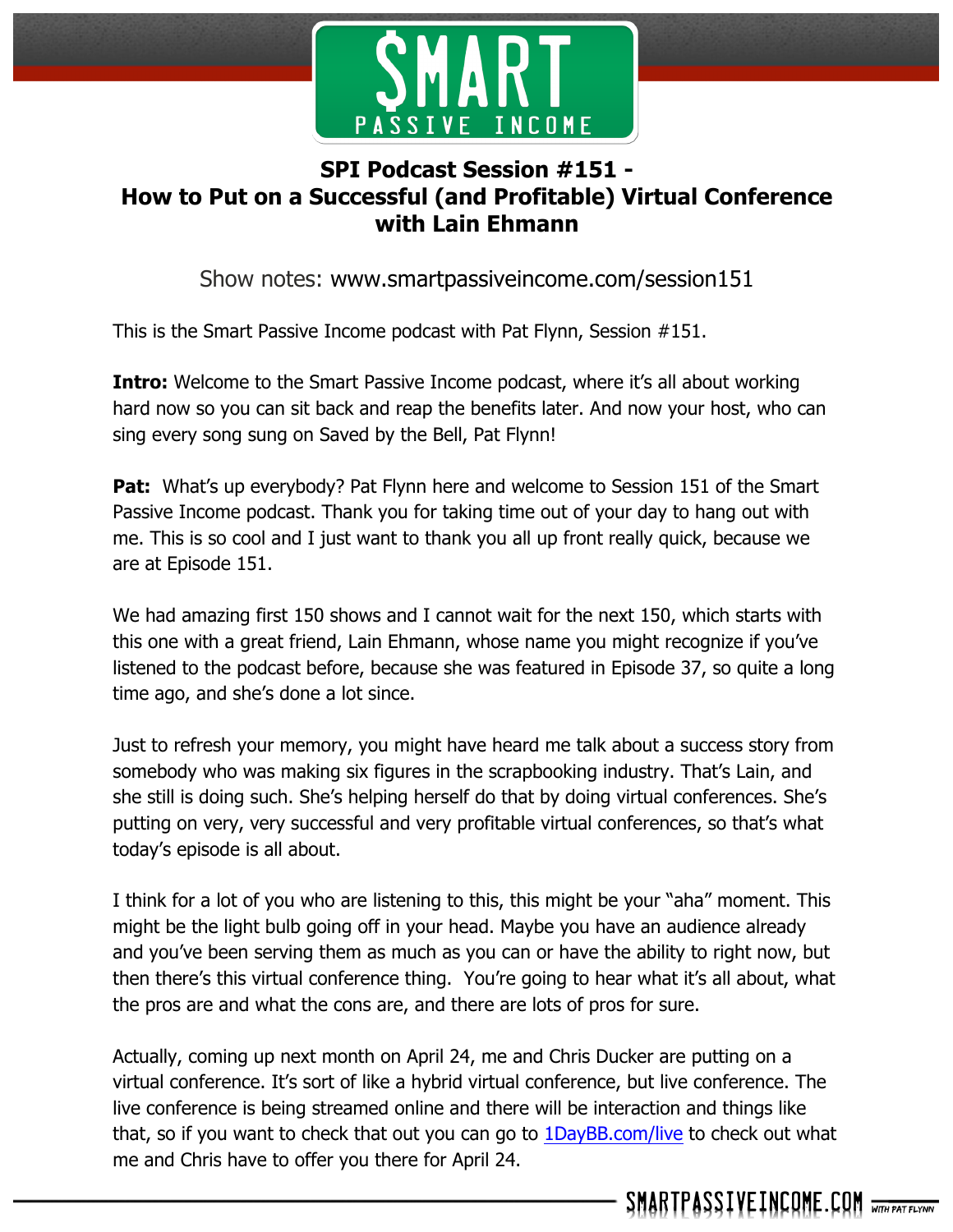

Let's get to this episode with Lain. It's incredible. There's so much information, just like she brought last time. We're going to hear all about how to put on a virtual conference. Here she is.

=====

**Pat:** What's up, SPI community? I'm so excited to bring back somebody who I've referenced probably more than anybody on the SPI blog and podcast. This is Lain Ehmann. You might have heard her in Episode 37 of the Smart Passive Income podcast.

Lain, welcome back to the show. Thank you for coming on.

**Lain:** Thank you! I'm so excited to be here.

**Pat:** We posted that episode together of us in Episode 37 in April of 2012, and it's currently January 2015, so nearly three years later. I'm sure a lot has happened since then. I know a lot has happened since, because we have emailed each other and I wanted to bring you back on to talk about some of those things. So why don't you get us all up-to-date from where we left off.

**Lain:** Sure. In that episode we talked a lot about my niche business. My primary business at that point was in scrapbooking, around teaching online classes and running virtual events. At that point I think my business had been around for about two years or so, so now I'm well into my  $5<sup>th</sup>$  year. I guess I would say at that point I was about three, and now I'm at about six years in business.

**Pat:** Right, and before we go on I just have to thank you for that episode because it's so inspiring to a lot of people. A lot of people say to themselves before getting into some type of online business, "Oh, you know what, I don't know what I could do. I have these hobbies, but I just don't think it's possible."

I'm like, "Check out Episode 37, Lain Ehmann, six figures, scrapbooking. Need I say more? No." Then they listen to it and they love it, so if you haven't listened to that episode, listen to Lain in that one. But let's hear what's happened since then.

Lain: The scrapbooking portion of my business is still chugging away, still a lot of fun, still a lot of stuff to talk about with scrapbooking. The industry as a whole has changed a lot. A lot of our magazines have gone away. We have more people doing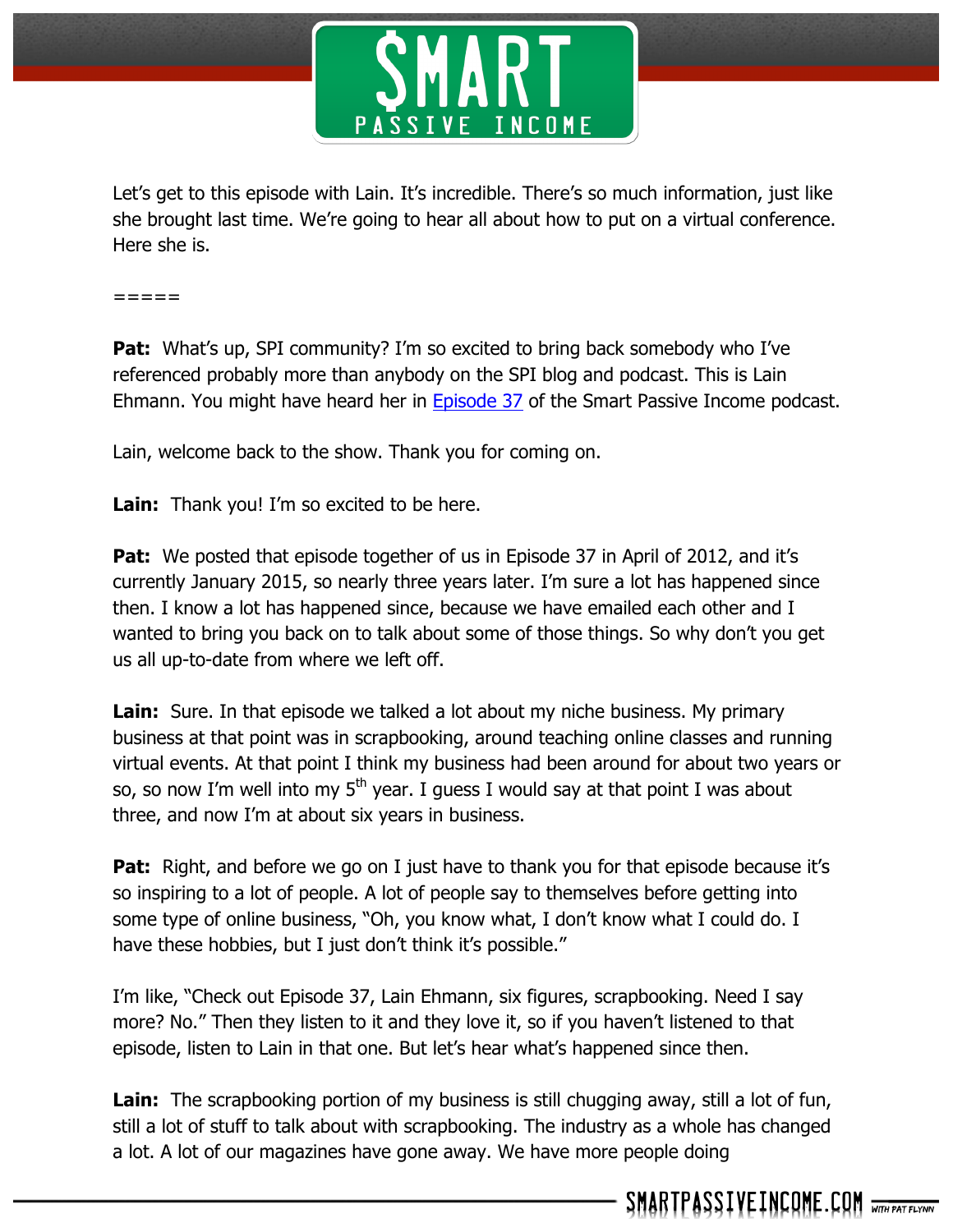

scrapbooking in different manners like photo books and preferring to keep it all online. We have blogs and things like that. Because my model was really not based on any particular type of scrapbooking, I've really been able to evolve with the industry, so the scrapbooking stuff is doing great.

Over the last year or so I've rolled out a new portion of my personal passions, and that's in the area of productivity and mindset coaching. I would get all these questions from people, just like you do, like "How'd you do that? How do you get this done?" Especially with having three kids and running a business and all that, "How do you balance it all? How do you do it all?"

I really started diving into that, so that's something that I've been developing over the last six months or so and it's been a lot of fun. It's fun to take that message that I talk about in scrapbooking, in terms of things not having to be perfect, just get it on the page, and taking that same philosophy to a different audience, so it's really been a lot of fun and I've really enjoyed it.

**Pat:** I love that, the journey that you've gone through. Congratulations to you on this new path, although it's not like you've left the old one but you've just started a new one, which is really cool.

The old website that you talked about in that episode was LayoutADay.com. Is that still the best one to get information?

**Lain:** It's still where everything is, LayoutADay.com.

**Pat:** And then your new one about productivity?

**Lain:** That's at LainEhmann.com. People might want to go to the show notes for that because it's kind of hard to spell.

**Pat:** We'll give them the link to the show notes at the end of this episode. For those of you listening, what is this episode about? This episode is going to be about how to put on a virtual event.

Lain, you've done a number of these, and I think a lot of you out there know that you might have an audience that an event would be perfect for, but you're maybe too scared to do an in-person event, or maybe you want to work up toward it. A virtual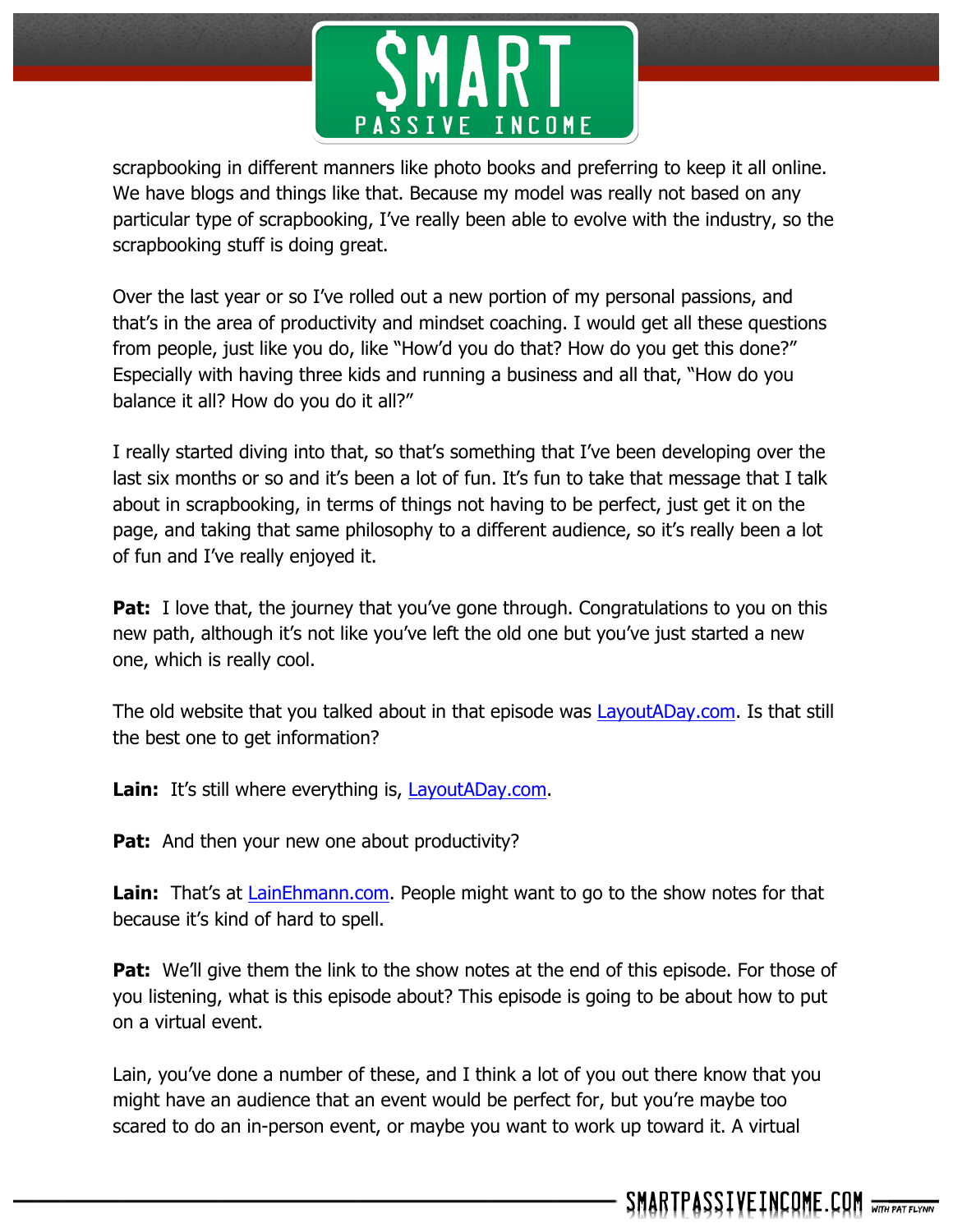

event is a great way to go, and actually it could even be more profitable for you because you don't have to have people fly in and do all this stuff.

Chris Ducker and I are doing a live in-person/online event on April 24, so I'm really interested in this information too. We want to put on a good event for people watching in-studio with us in person, and also those watching online.

Tell us about your first experience getting into putting on a virtual event. What gave you the idea to do that, and how did you go about putting that on?

**Lain:** Sure. First let me define what I mean when I'm talking about virtual events, just to distinguish them in people's minds from other things out there. You and I have talked in the past about webinars, kind of these standalone 1- to 2-hour events that could be termed virtual events. I was thinking more that today we would be talking about these larger-scale events, more like conferences. Was that kind of the angle you wanted me to take today?

**Pat:** Absolutely, yes, and thank you for defining that. A webinar could be seen as an online event, and I've called them that before for things like Let Go Day and other things, but you want to think about this as a bigger event – conferences, potentially having guest speakers come in and that sort of thing.

**Lain:** Exactly. That's exactly the way I describe it. It's like a conference that I produce online. It typically can span anywhere from 5-6 hours to 2 days, the ones that I do. It conceivably could be much longer than that, but I have found that to be kind of the sweet spot for me, with the preference towards 1 day.

For my virtual events it's like Lollapalooza or Jingle Ball or something like that, where I'm bringing in a lot of different "performers" and having them perform on my stage, so I describe it like I'm the Bill Graham Presents. It's Lain Ehmann Presents, where I'm working with the talent and arranging the schedule and setting up the infrastructure so those instructors or speakers need to just come in, show up, do their thing, and they don't have to worry about anything else.

By the same token, the attendee doesn't have to worry about anything else. They know what they're going to get beforehand. Working between those two critical parties or critical stakeholders or shareholders is really where I see my job, making sure both of them have a fantastic time and achieve their personal goals.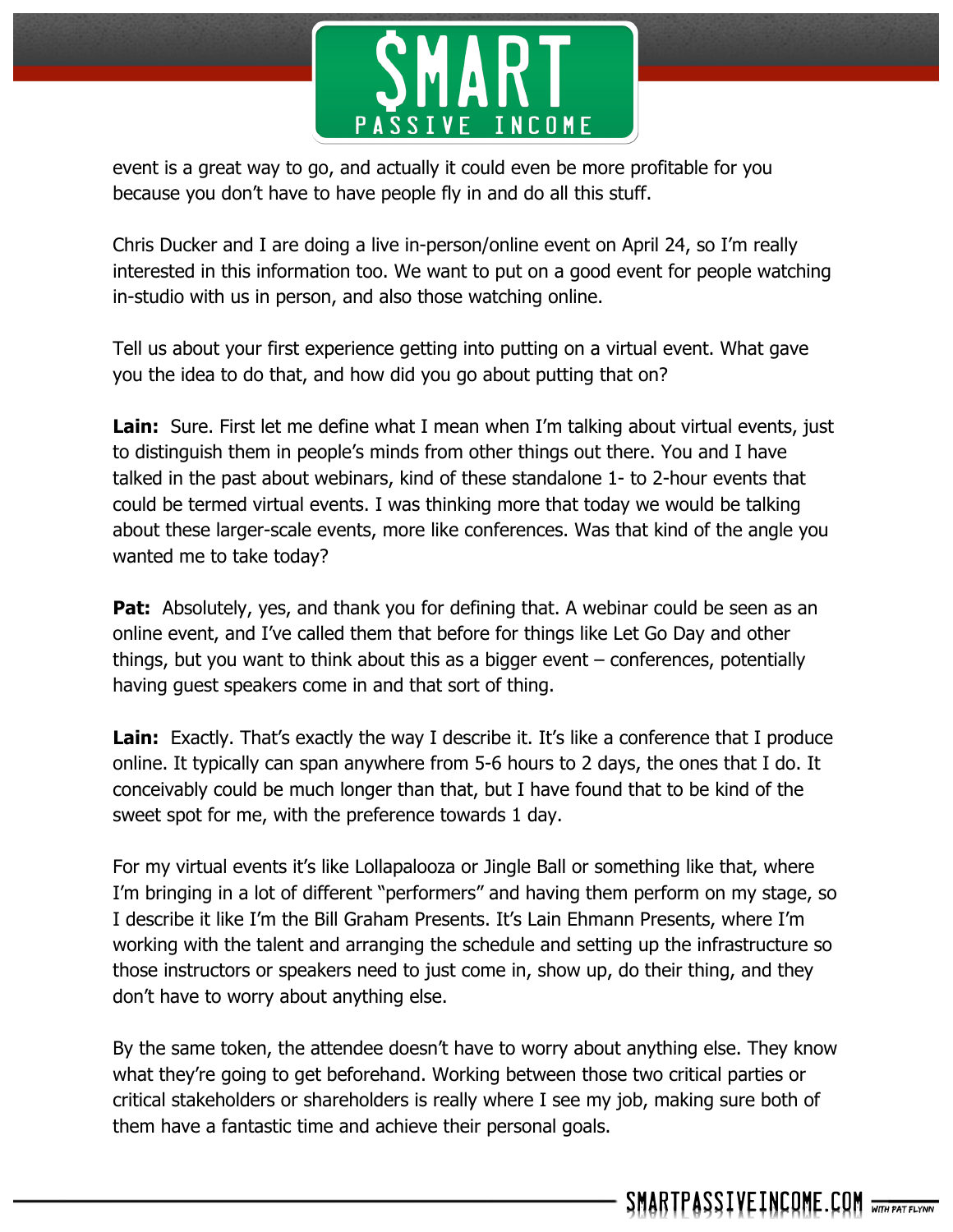

That's what differs, I think, between producing an event and being at an event. You and I have both been at New Media Expo, where we show up and they tell us what room to go to, they give us our badge, we show up, the microphone's there, and it's all set up for us. We don't really think about who had to do that, what time did they have to get there, did the sound system work, all that kind of thing.

When you produce an event, you're the fairy behind the scenes who's flying around like Tinkerbell, making sure all the magic dust is where it needs to be so the whole thing goes off correctly. When you do it well, it is magic, it really is. You can create this event online and people feel like they know you. They feel like they know the instructors. They feel like they know each other, and it can be as fulfilling, if not more so, than going to a live event.

There's a lot of reasons for that, so let's talk a little bit about why you might want to do a virtual event versus an in-person event. You spoke a little bit about that in terms of the risk factor with having to reserve a hotel.

I've been working with a hotel locally here in Scottsdale about an event I want to put on this summer for my scrapbooking crowd, and they require a huge deposit. They want to know they're going to sell X number of rooms and we're going to spend \$X on food and beverage, and I am on the line for that if it doesn't work out. We're talking to the tune of \$10,000 to \$15,000 and we're only working with maybe 40 people.

If you want to put on an event for hundreds of people, you can just imagine and scale that up from there. It is not an inexpensive proposition, and you can lose a significant amount of money if there's an airline strike or there's some kind of other world event, snow, people don't show up, those rooms don't get used. Your credit card, as the producer, is on the bill for that.

**Pat:** So you're putting on an event for about 40 people and it's costing about \$15,000 to reserve that space?

**Lain:** Yeah, and I'm actually negotiating with some other people and looking at some other things because I don't want to do that. I'm not at the point in my business where that is an insignificant amount of money, and we haven't done it enough for me to be able to be 100% certain that I can pull in those people. There are always those unknowns.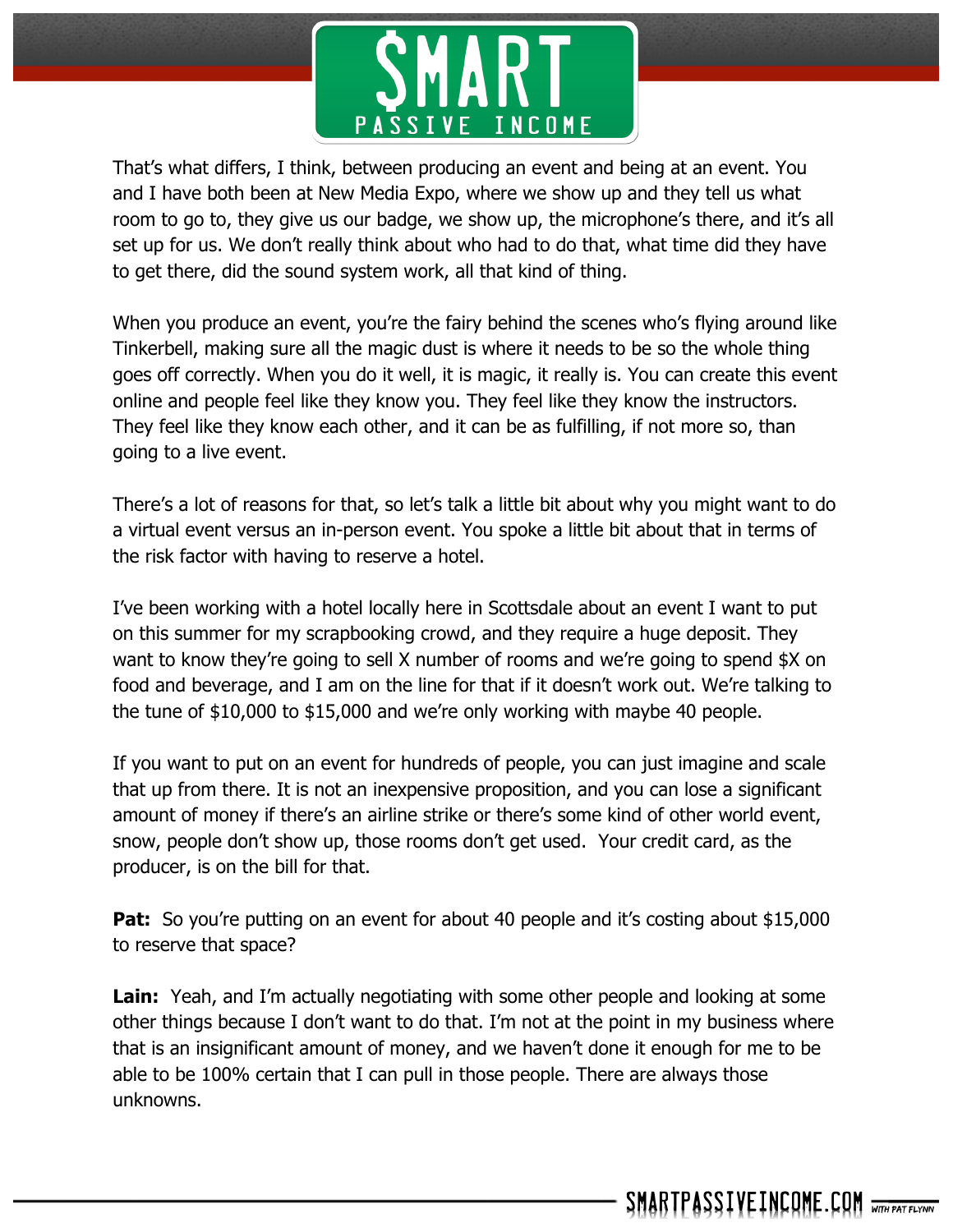

With the virtual events, you're talking about holding it online in a virtual room. Those can be free, if you go with something like one of the free trials on one of the webinar platforms. I use a really high-powered one. It's Cisco's Webex Event Center that can hold 500 or more people in it, and that is several hundred dollars a month that I pay. But compare \$300 to \$15,000 and you can see exactly right there that there's a huge benefit.

Then there comes in the issue of travel. In my market in particular, I have a lot of women, a lot of moms, and it's difficult for them to get away. I've found overall, no matter what market you're in, people don't necessarily want to travel if they can get the same experience without having to get on a plane, and without having to stay in a hotel room. It just lowers the barrier to entry and it cuts their costs down, so that's significant as well.

Another thing is bringing in international audiences. I routinely have people from Asia and New Zealand, Australia, Canada, Hawaii, Alaska, Europe, not to mention North America, all in our room at the same time. The time zone is a little bit of an issue, but it's nothing compared to asking somebody to fly from Australia up to America for a weekend event, so you pull a wider range of people in. That's really exciting as well, to get that worldwide international experience.

So we've got the cost side of things. We don't have to worry about coffee, is the room too cold or is the room too hot. We don't have to worry about how many hotel rooms, eating, and wifi connections at \$15-50 a person. It gets insane. The numbers can really go up very, very fast, so cost is obviously a huge issue. It's more appealing to people because they don't have to travel.

Also you can pull in a huge range of instructors. On some of my events I've had as many as 15 instructors. The smaller events might have 5-6, but I'm able to pull in these instructors again from Australia and from Canada and from Europe, who might not be able to travel, or I might not be able to afford to pay them to show up at an event.

It takes up an hour to two hours of their time versus asking them to invest a whole weekend or more, if they're coming from further away. That is huge, because I can honestly say when I'm promoting my events, "You have never seen these people together before."

Oftentimes when you go to live events, sometimes it's kind of the same usual suspects. We see a lot of the same names and that kind of thing. You can really create a unique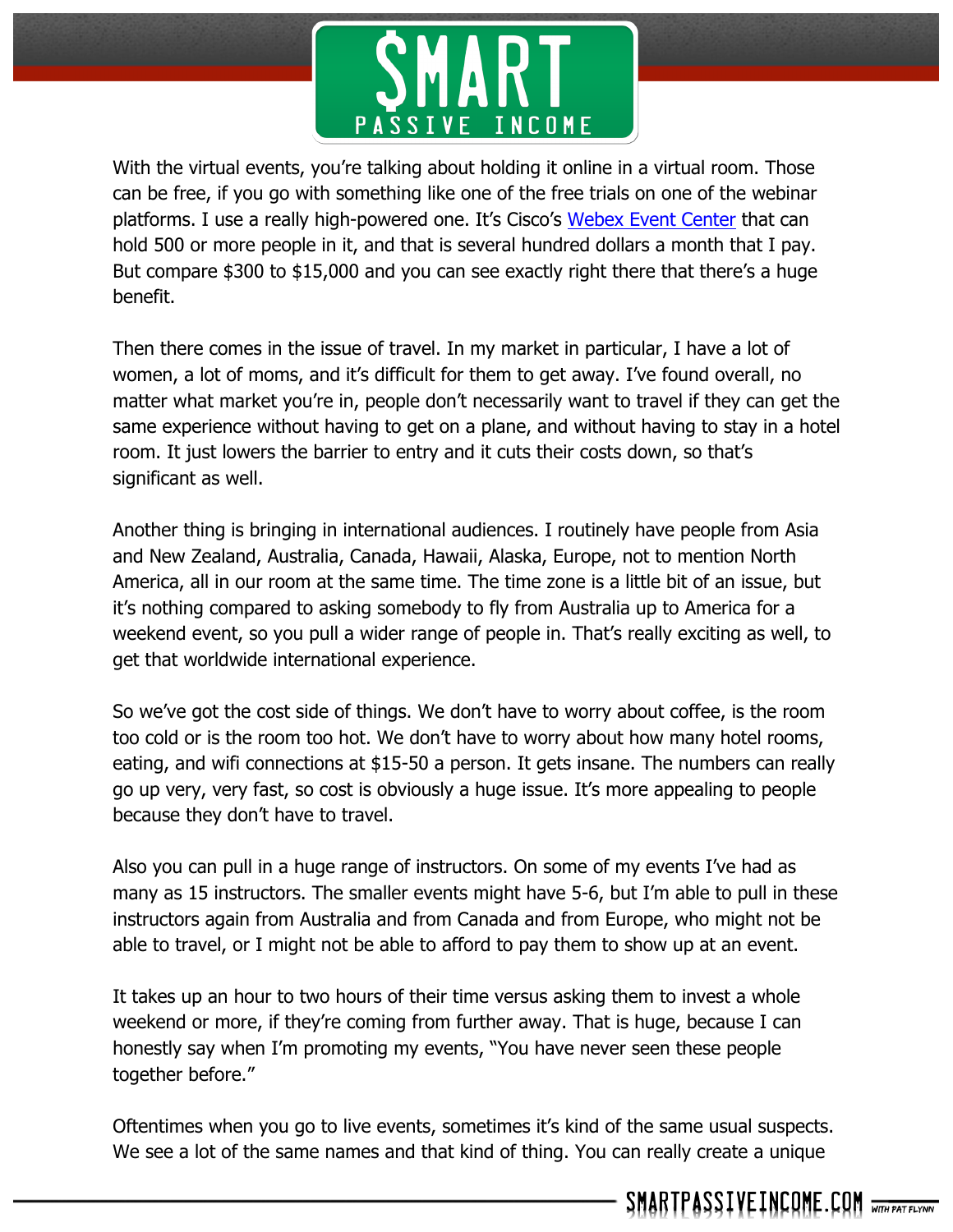

event, and that is spectacular as well, to pull in instructors that people might not have heard, or might not have heard together. That allows you to present something unique, so that's really wonderful too.

**Pat:** I'm keeping notes here on certain questions about these certain things.

**Lain:** Why don't we pause there and you ask some questions.

**Pat:** Let's say on guests right now. I think it's really cool that you can get anybody in the world to come in, if they're available of course, just for those short periods of time when they might have to be presenting and stuff. How do you reach out to those people? I think a lot of them might expect to get paid for their time. Do you pay them for their time? How does that sort of deal work out?

**Lain:** I do pay my instructors. I think that's really critical, not only to get quality instructors but also I feel better about the event, just because I think they're professionals and they deserve to be paid for that.

For the scrapbooking events that I do, I've worked with companies before, like manufacturers who become sponsors of the events and then there's a different arrangement. But if I'm working with an individual instructor – "So Pat Flynn's going to show up at our next scrapbooking event and he's going to be teaching us how to add audio to our scrapbooks with these cool recorders that he's invented somehow" –

Pat: Or macrame. I can do macrame.

**Lain:** "He's going to be teaching macrame on scrapbooking pages!" If you're showing up as an individual, you become an affiliate for the event. You promote the event to your audience and then I have kind of the standard affiliate share, where every ticket you sell through your link you get a share of.

Some of my instructors are newer so they may not have an audience yet, and I give them the option of getting a flat fee instead of the affiliate commission. They're still required by the contract that I have, the agreement I have with them, to promote because that's critical, but I do give them the option of being able to just take a flat fee. Then it's work for hire and I purchase their content from them.

That lets me get some really new faces who might say, "You know what, I don't think more than 5 people read my blog, but I would love to do this for you, Lain, and I've got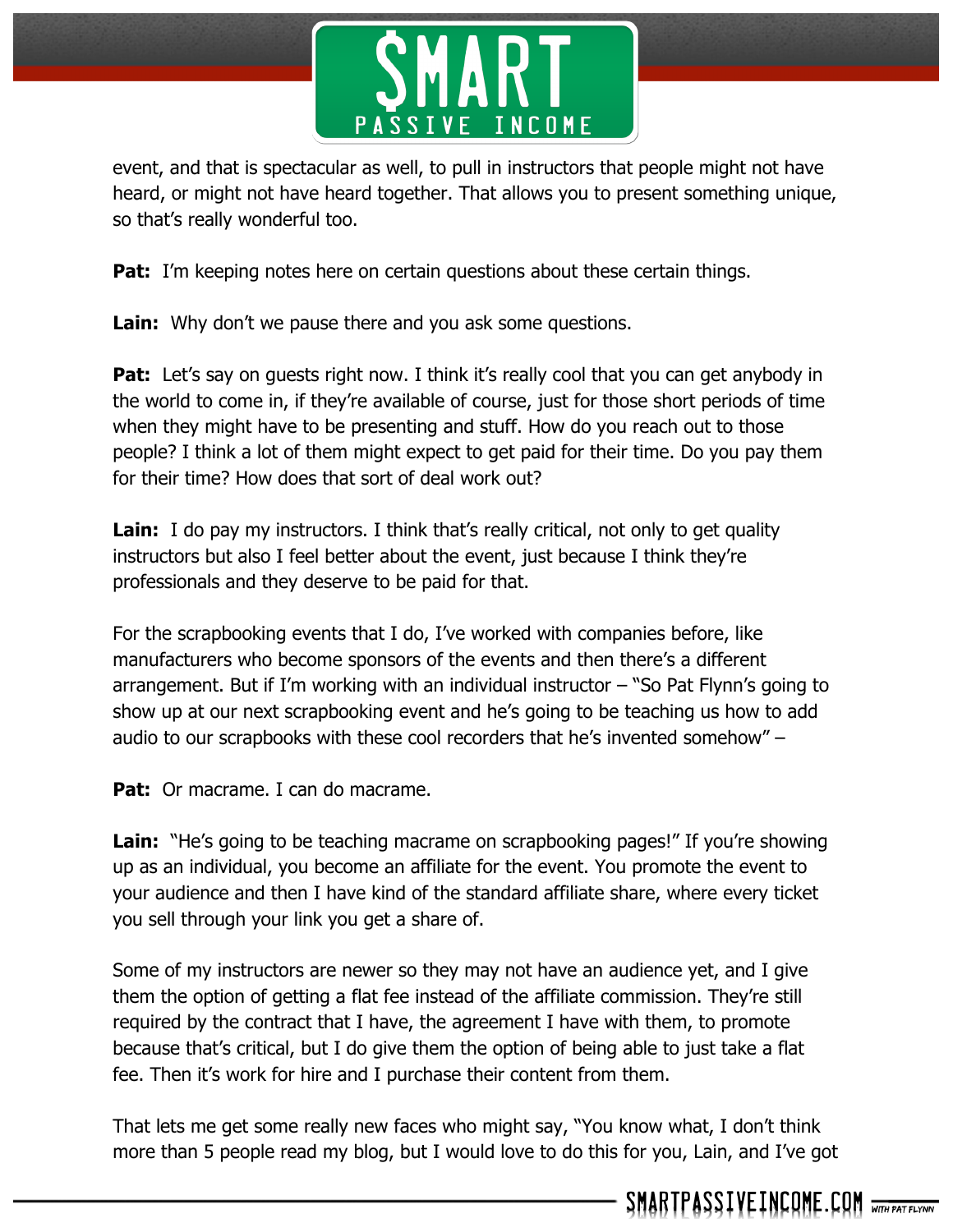

some great stuff to teach." It lets me discover people, and you'll see people who you might not have seen elsewhere. Again it's really exciting when I can share those instructors with people.

**Pat:** That's really cool. Do you have any tips for anybody looking to just find help in coordinating with these guys? Do you use specific tools or apps to organize that? Do you have any tips on perhaps the order of your guests to make sure people leave with excitement? Do you pay attention to where people are in your program?

**Lain:** I don't pay attention to where they are in the program as much as I pay attention to the content. When I invite them I give them an initial invitation via email, or if it's somebody that I know more casually in terms of we've got a friendship, then the invitation wouldn't be as formal.

I'd just say, "Hey, you may have heard about these events I produce. We've been doing them for this many years. I've worked with instructors like yada yada yada" and name drop some people so they will know that I'm legit. "I'm planning our next event for…" –

October is our big broad scrapbooking event, the biggest one in terms of content that we have. "I would love to talk with you about this and see if you might be interested in teaching. It typically requires this, this, and this in terms of requirements. Let me know what you think, and I'd love to give you more info." I'll send that out, and I pretty much have 100% response yes or no on that. Very rarely do I not get a response.

I'll either get a response that says, "This sounds great. Send me more info," or "I'm sorry, I just can't do it that weekend or I'm working with a company that requires me to be exclusive to them. I can't teach for anybody else right now." But I typically do get responses, almost 100% of the time I would say.

**Pat:** Nice. Thank you for that. In terms of the events you put on, you said you do like a 2-day event. How many guest speakers would you have for about a 2-day event?

**Lain:** I've actually moved down to 1-day events only because I've found that people prefer them. It lowers the cost point for the attendee and it requires less of a time commitment, so all my events now are 1-day and they might range from 5-8 instructors.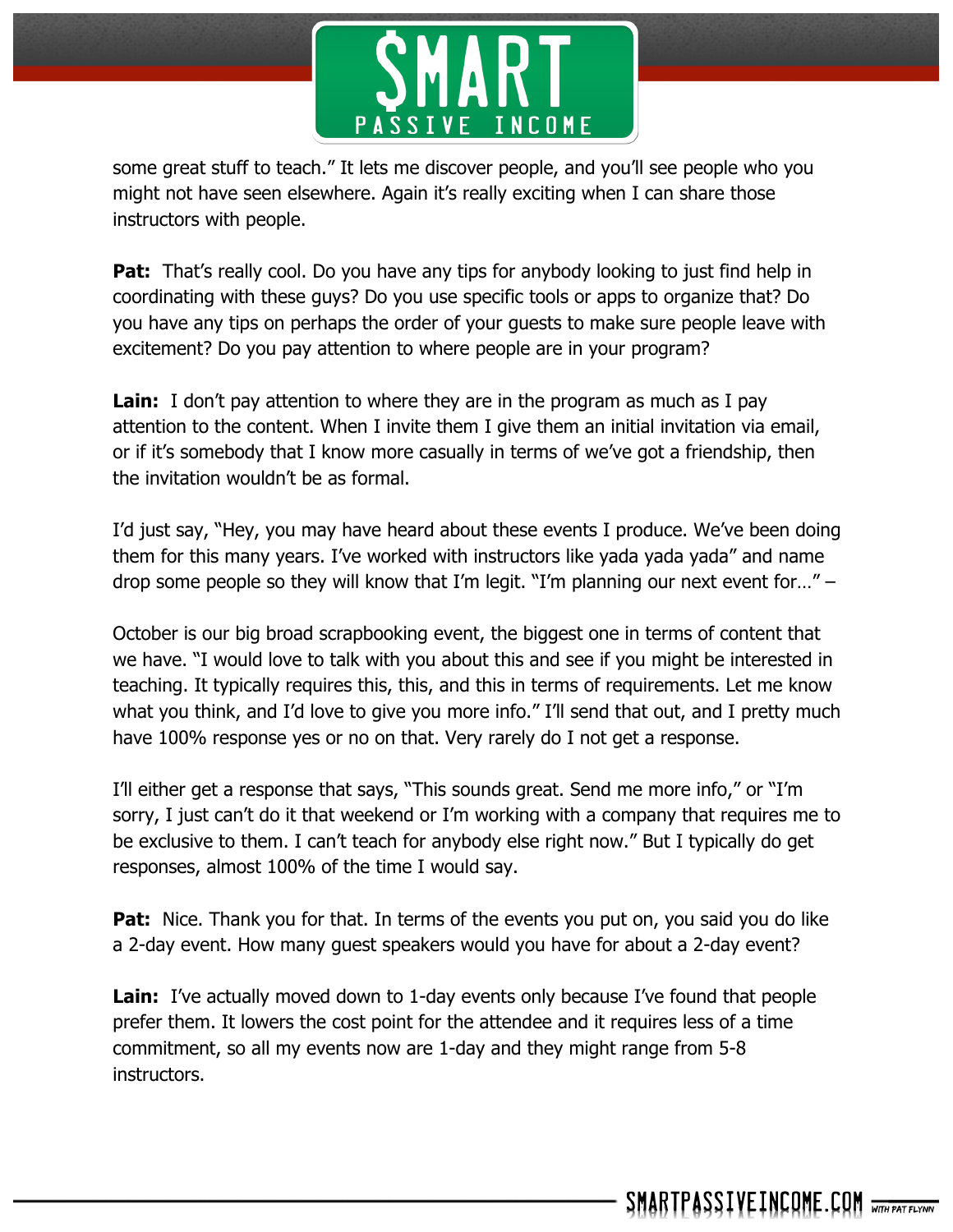

A 2-day event would be anywhere up to 15 to 16. Each instructor has a 1-hour time slot, so that's kind of how I gauge the time. 15 instructors would be 15 hours of class time.

**Pat:** Perfect. Then how soon in advance of the event are you contacting these guests?

**Lain:** I've started contacting people for the October event. I started lining up some of the people I knew I wanted to return as soon as last October's was over, so I have a couple people already on the hook. Sometimes I'll ask them in front of the audience if it's somebody I know I want to have come back.

I'll say, "Hey, did you guys love this? Wouldn't you love to have Pat come back and teach us more advanced macrame next year?" and everybody says, "Yes!" and then I will immediately follow up and say, "I've got you down." They of course could still turn me down, but hey, you've got 300 or 400 people in the room saying, "Please come back. We want more!" How do you say no to that?

The people who are newer, I'm starting basically now for October. Again, with travel you might have to book people a year or further in advance. Because this is online I won't have a finalized schedule till probably April or May, but it will be a good 4-6 months beforehand, and that's built out over time.

The first time I did this I did not have that much lead time. It was more like, "I think I'll do this in a couple months. Let's put on a show!" People who are thinking about doing this for the first time should not feel like, "Well, it's already too late. I'm already off game because I haven't started." You can pull it together more quickly online.

**Pat:** I think me and Chris, for our event happening in April, we gave ourselves about 6-7 months. We thought that was plenty, but it is plenty fast as far as the time is going by. We're on top of it, but we're feeling it too. We're really excited about that, and you can get more information about that at 1DayBB.com.

A couple other questions about that. If somebody's really interested in this, which you probably are by now, what are the first steps? Is the first step to get guests, or is there something that happens before that in terms of structuring your day and what it might be like?

**Lain:** I think the first step is to decide on what's missing in your industry. What does your market need that it's not getting? For the scrapbooking market for me, there used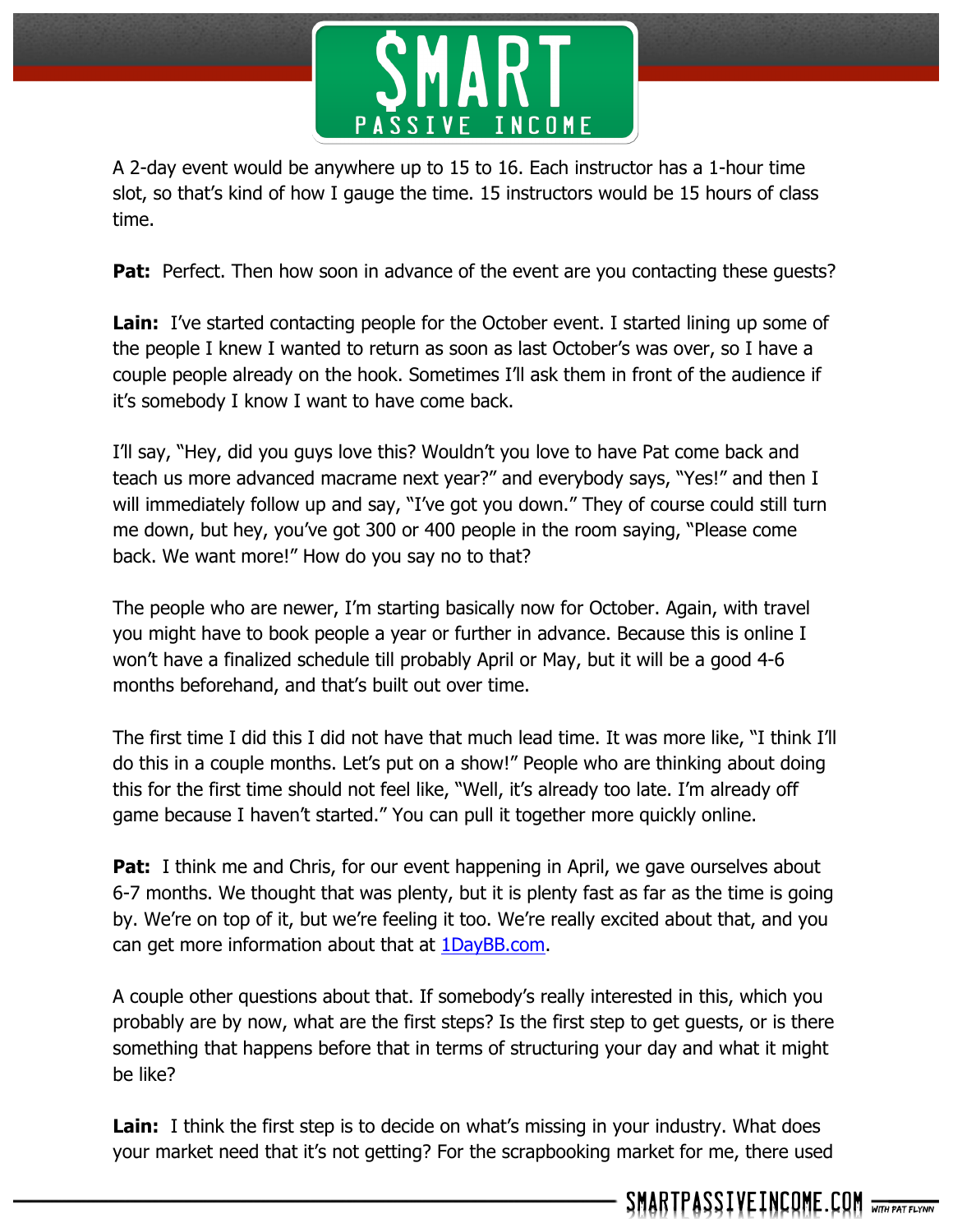

to be a ton of local scrapbook stores. There used to be tons of opportunities to hear teachers teach. They would travel around the country and there were a lot of scrapbooking events.

Those are going away. The scrapbook stores are going away, the magazines are going away, and people don't have that place to connect and to see these scrapbookers that they may have previously learned from in magazines or in other formats.

So I wanted to produce something that would bring together the best of online education with the best of in-person education to provide that community, that connection between student and student, and between student and teacher. That's what I was going after, that experience.

For another market it might be completely different, if you're in a niche where let's say there hasn't really been any standardized education, it's a fairly new thing, like the food truck industry. I bet there's not a ton of food truck conferences out there, and if somebody is running a food truck they may have a hard time getting away. That would be perfect for a virtual event.

**Pat:** It is something we've actually talked about internally. There's one main conference and then a few sort of satellite conferences around that, but nothing online, that's for sure.

Lain: Yeah, so that's what you need to decide. "What can I do that's going to add to my industry's overall development? What's going to be different?" I never want to do something that's like an also-ran or a me-too. I'm always trying to come up with the next thing that's new for people. That's just my role.

Even if you want to do something in an industry where there are a lot of online events, what can you do that's going to be different? That's where I think people should start.

**Pat:** Love it, great. We're talking about a lot of great stuff here. You mentioned people to people, so student to student, student to teacher, and the interaction. I think that's one of the best things about going to an event in person, is you get to see them. You get to shake their hand and hug them at cocktail hour, and some people get really crazy with that, but that I feel is something that's missing in the online virtual event space. How do you truly get that interaction in a virtual room?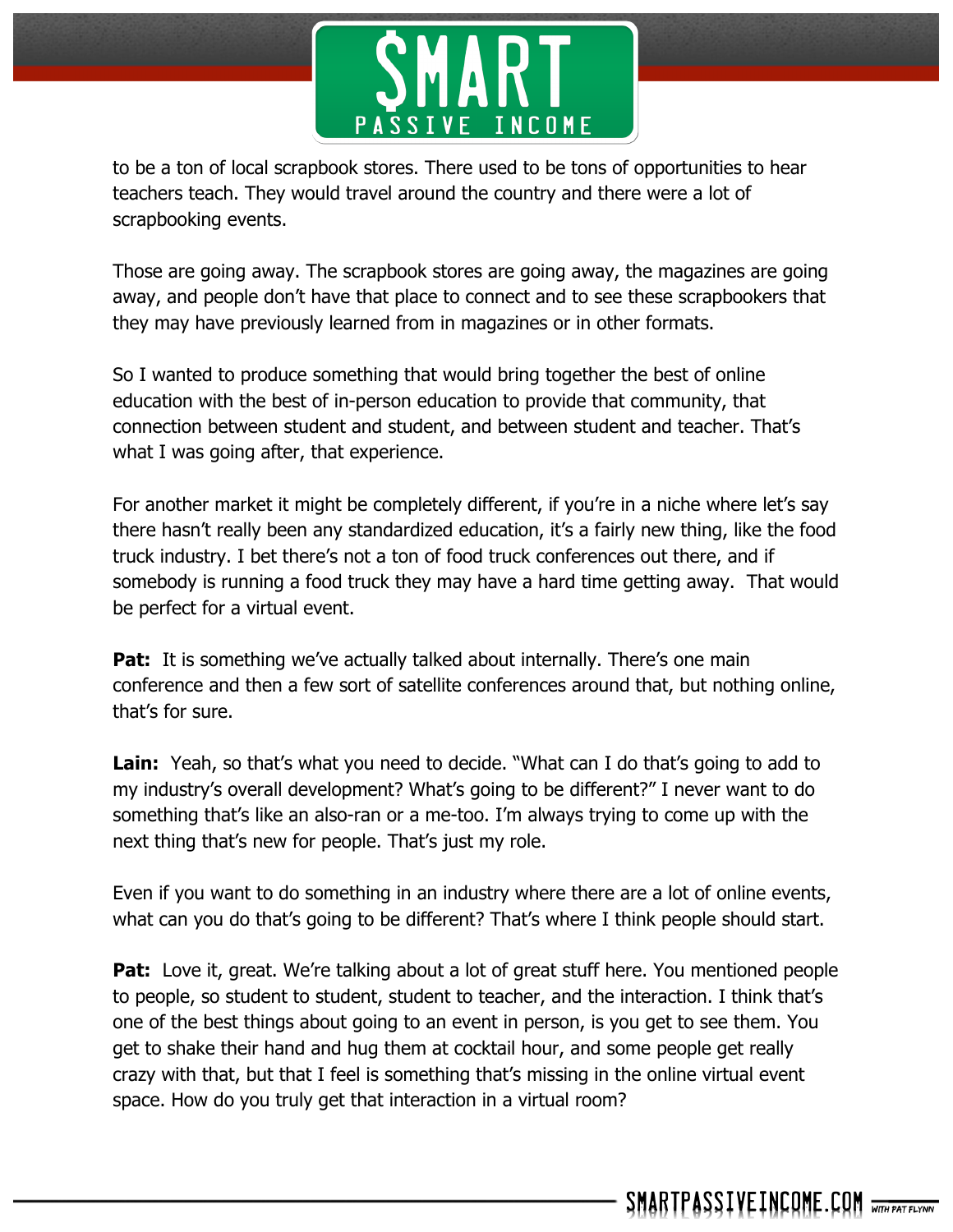

**Lain:** It can be missing, and this is one of the reasons why I opt for the super-duper extra-stratosphere-powered Event Center with Webex. They also have a Meeting Center or something. I can't remember the name of it, but they do have a lower-functionality room at a lower price tag. For me, I needed the Event Center because of the number of people I have.

It allows the chat in the room, and not audio chat but it's got a chat box, and that chat will go so fast. To give you an idea on the size of my events, on our webinars that we have – we call them scrapinars – once a month we host a free 1-hour scrapinar. We might have 2,000 people register and close to 500 people show up. Usually it's about 25% who show up live.

For the paid events we could have anywhere up to about 500-ish people register, and we'll have 200-300 who are in the room at any given time, and a good number of them are chatting with each other.

The instruction is going on on one part of the screen, and they're in the room talking about, "I've been looking for that punch" or "You're in Alaska? I'm in Alaska too. Where's our closest Michael's?" There's just tons of chat going on and they love that. There are some web rooms that do not provide for that chat, but that is critical for my audience.

Another thing is that we host what we call the pre-event PJ party. It's the night before, when the instructors all show up to do their mic sound checks. We have like a 2-hour open session where all the attendees can come in too and just get used to the room. We usually have some prizes. We'll do a little bit of "getting to know you, where are you," just chatting.

**Pat:** Wow, that's really cool. I love that idea.

**Lain:** It is so fun because a lot of these people have been dying to connect with other scrapbookers, and they haven't been able to because either the area they live in is not realistic for them, or maybe they're shy. They might go to a scrapbook store or go to a class somewhere, but it's not as free and open.

You know how open people feel when they're behind their keyboard, but open in a good way, where they feel like they can make a comment and feel like they're on even ground with everybody else.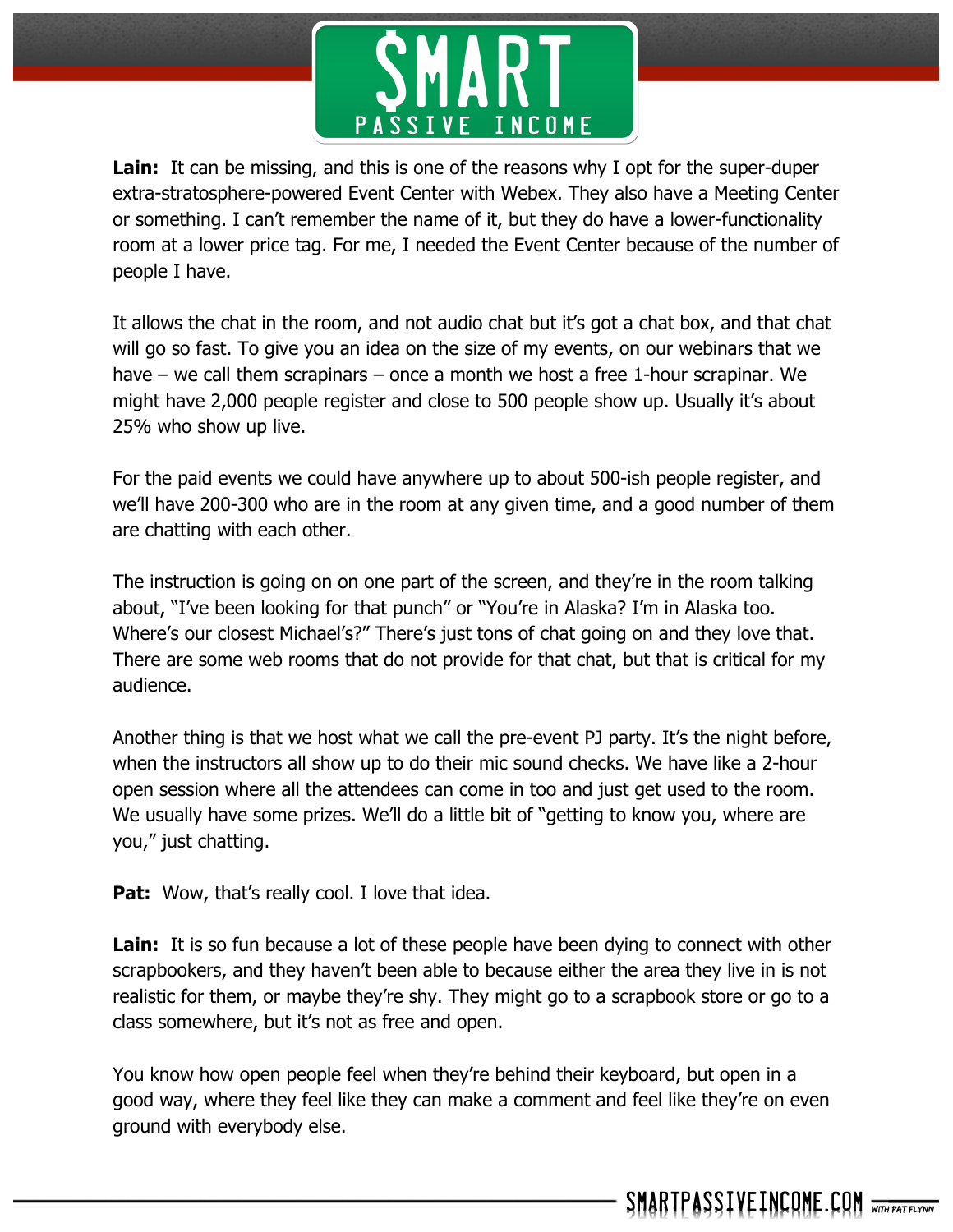

We also do a Facebook event page beforehand so people can register and say that they're coming, then meet other people beforehand that way. We just try to look at little things like that to make those connections between people.

There's a couple other things we do that are kind of specific to our industry, like creating a Flickr gallery so people can share their products afterwards and show what they've been doing, and what they did with the content they learned, things like that.

**Pat:** Love it. This is golden information, by the way, and thank you so much. This is actually helping out me and Chris so much.

**Lain:** My pleasure, I love it.

**Pat:** I'm going to have him listen to this audio even before it goes live because we're right in the middle of planning. This is so cool. You mentioned tickets a couple times. What technology are you using to serve those tickets?

**Lain:** I know that GoToWebinar has an integration that will pull in your email list, and there's a lot of different functions that GoToWebinar has that I'm not using currently. I just set up a registration page, it's operating through PayPal, then they get subscribed to an email list, and then I stay in contact with them via an Aweber email list. That's where I send them all their information.

We create what we call a Call Guide. It's one of those things that we've been calling it the same thing for three or four years, so now the name's stuck. Basically it's the program. We have a written PDF document that has all the classes, class descriptions, the link to where they'll go, the schedule of the day, what they can do if they have problems accessing the web room, and all that information is in what we call the Call Guide. It's more like a program.

We send that out beforehand so people can print that out if they want, or just have it on their computer, but we communicate with them through email, through an email list.

**Pat:** Perfect. Thank you. In terms of ticket price, how do you best determine the price for a virtual event, which probably has a lot more upside because you're not paying so much for a venue and all that stuff. But can you have too much of an upside? How do you determine what that perfect price is so you get the maximum amount of sales and also profit?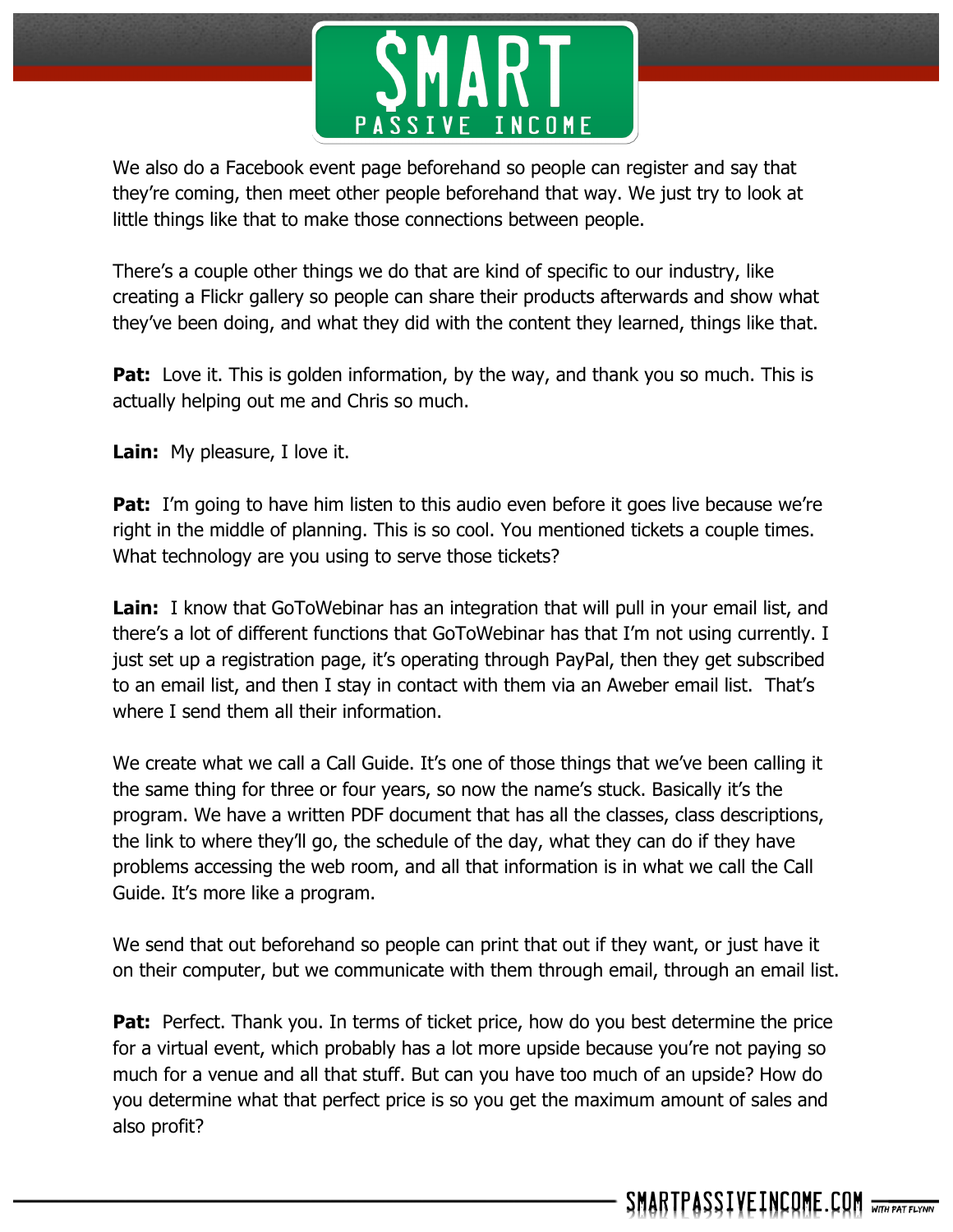

Lain: A lot of it is going to be experimentation, just like pricing. When it's virtual there's a lot more of a spread, a lot more of a spectrum that you'll see. At this point, having done a dozen of these over the last three or four years, I've got a pretty good idea of what my hard costs are.

I know my monthly cost for the web room. I know what my payment processing costs are. I know what my VA is costing me. I know what kind of support I'm going to need, and this is critical.

This is a sidebar here, but this one's big. I'm going to write it down as a tip also because I'm sure at the end you'll ask me, "Anything else?" It's having staff in the room to help you out, just some kind of customer support person who can help you out.

I know what all those costs are so I know what I need to make on the event to cover all that, but when I first started there was a lot of experimentation. I didn't know what people would be willing to pay, and this was new. I always kind of position it when I'm doing something like that as, "Hey, you get to get in on the ground floor! I'm charging way below what I know this is worth, because I know it's a risk for you."

We've got an event coming up at the end of January, and the on-the-page retail rate or whatever is \$149 for 7 instructors, but we offer that as low as \$59 if we can get people in in December to sign up for that. They were saving like \$90 off the registration rate just to get those early people in, because it was a brand new event.

We've done events like it before, but it was a new topic within the larger scrapbooking arena, and we weren't sure how it was going to play with people. We wanted to get a good base of people in to cover those hard costs, and then we've charged more since then.

For the big event in October the ticket price or registration price, whatever you want to say, will be about \$199, and then there will be specials running before the event, depending on how soon beforehand people sign up.

Sometimes instead of dollars off we'll do a bonus, like "You buy this and you'll get this for free," limited time offers, getting people to commit earlier, just because we want to know we're going to have X number of people. We can't really sell out, so we just want to cover those costs, and then everything else beyond that is going to be profit.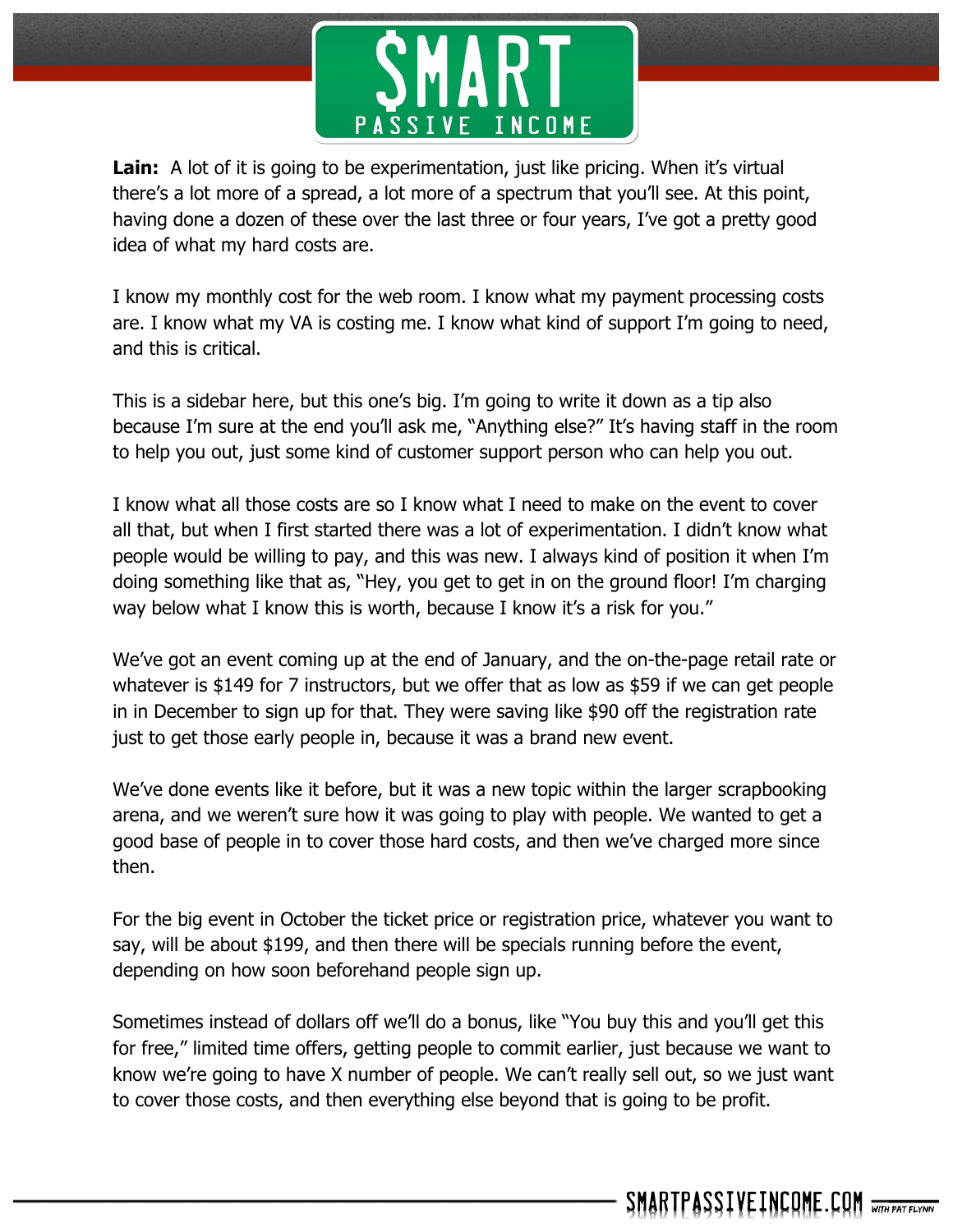

**Pat:** So you said \$199, and you were saying that sometimes you'll get 500 people registered, so you guys do the math on that. That's pretty much six figures for one event with only 500 people. That's not that impossible.

Lain: No, it isn't, especially if the instructors you've chosen are good promoters, and that's always a mixed bag too. Sometimes I weigh the person with great content and a small reach versus the person who's got a great reach but maybe people have seen a lot of them. They're all great instructors. I would never ask anybody who wasn't, but maybe they've been seen a lot of other places.

**Pat:** That's awesome. I think this is going to be very, very motivating for a lot of people. Now, in terms of promoting and marketing the event, you had mentioned having some of your speakers help to promote, or all of them, which I think is really smart. What else are you doing to help promote and market this event? To start this off, how soon before the event are you actually promoting?

**Lain:** Right now we have an event at the end of March, and just today – and I should have done this a week or two ago, but it got done today before the middle of the month, so I'm counting it as early January, which was my goal – I've created the interest list.

I'm creating a list where I can start talking about the event and say, "Hey, if you're interested in this, sign up here because we're going to give you a special deal. You'll be the first people who get to get in, and we'll release all the classes and topics and everything as soon as it's available. You guys will be the first to know." So I created that today and I will start announcing it.

Yesterday I emailed the people who had attended this event the last two years and told them to save the date, so I'm starting now promoting for the end of March, just because in December you can't really promote much for the coming year.

Ideally it would be about three months, just telling people "Hey, this is coming" and starting to talk about it, but with December we pushed that into January. For the October event we'll start hard in August probably, so 2-1/2 months I would say.

Again, it doesn't have to be the same as if people were trying to get a good flight or get a hotel room. People going to SxSW probably have their plans firmed up a year and a half in advance.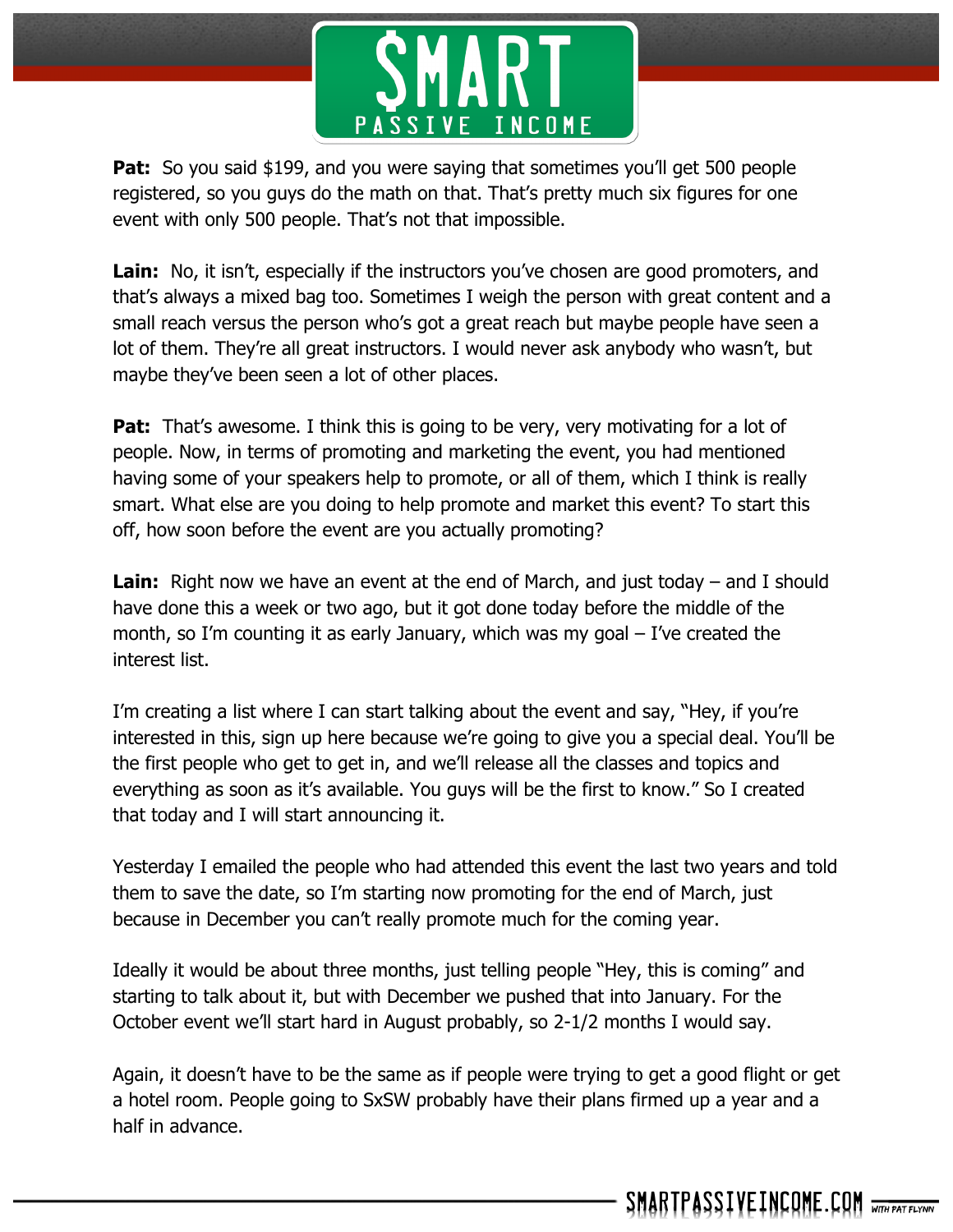

**Pat:** Right. So then after the interest list, how do you promote? I know obviously scarcity is huge in online marketing, but with a virtual event it's not quite as easy. It sounds like you already kind of answered this. Do you do price increases over time, leading up to the event? Can you give us a little bit of a structure on how that works?

**Lain:** Sure. Again, this is going to depend on your market. Something I should say on pricing too is being able to justify whatever your price is against a competitor or against the next most likely trade-off. I position mine against a live event.

I say, "You know what? You don't have to fly anywhere. You don't have to get a hotel room. You don't have to buy food. You don't have to get a babysitter. You're saving in all these places, and if you took a class from each of these instructors, it would easily be \$30 or \$40 each," so for a 7-person event I'm positioning myself against what would have cost \$280-300, not counting the flight and all these other things. When you do that, then \$99 or \$150 is a bargain.

Also I record everything so people get access to all the recordings as part of their registration package. You go to a live event and it's in one ear, maybe you capture some of it, but it's out the other. Maybe you get an opportunity to buy the recordings for an added fee, but this is all-in-one. You can go back and watch this over and over again as many times as you would like. I really have it positioned well that they're getting these benefits at a lower cost, so then it seems very reasonable.

**Pat:** I love the idea of the recordings. I've been a part of conferences before where they sold those in addition, and I've also been a part of conferences as an attendee of ones that just give it to me. I love being able to go back and re-watch something or, knowing that I perhaps missed something, I can go back and get that later.

It just makes me feel better even during a whole-day event knowing that I can miss something and will be able to get it later. If that's included, that's huge value-add right there.

**Lain:** Oh yeah. And as a consumer I hate being nickled and dimed. Pay for parking, pay for this. I would rather have it all built-in and feel like once I pay I'm done, so I love that.

We were talking about promotion, so the instructors will promote and I will create a whole swipe file for them. I'll create a Resource Guide or whatever, where I'll give them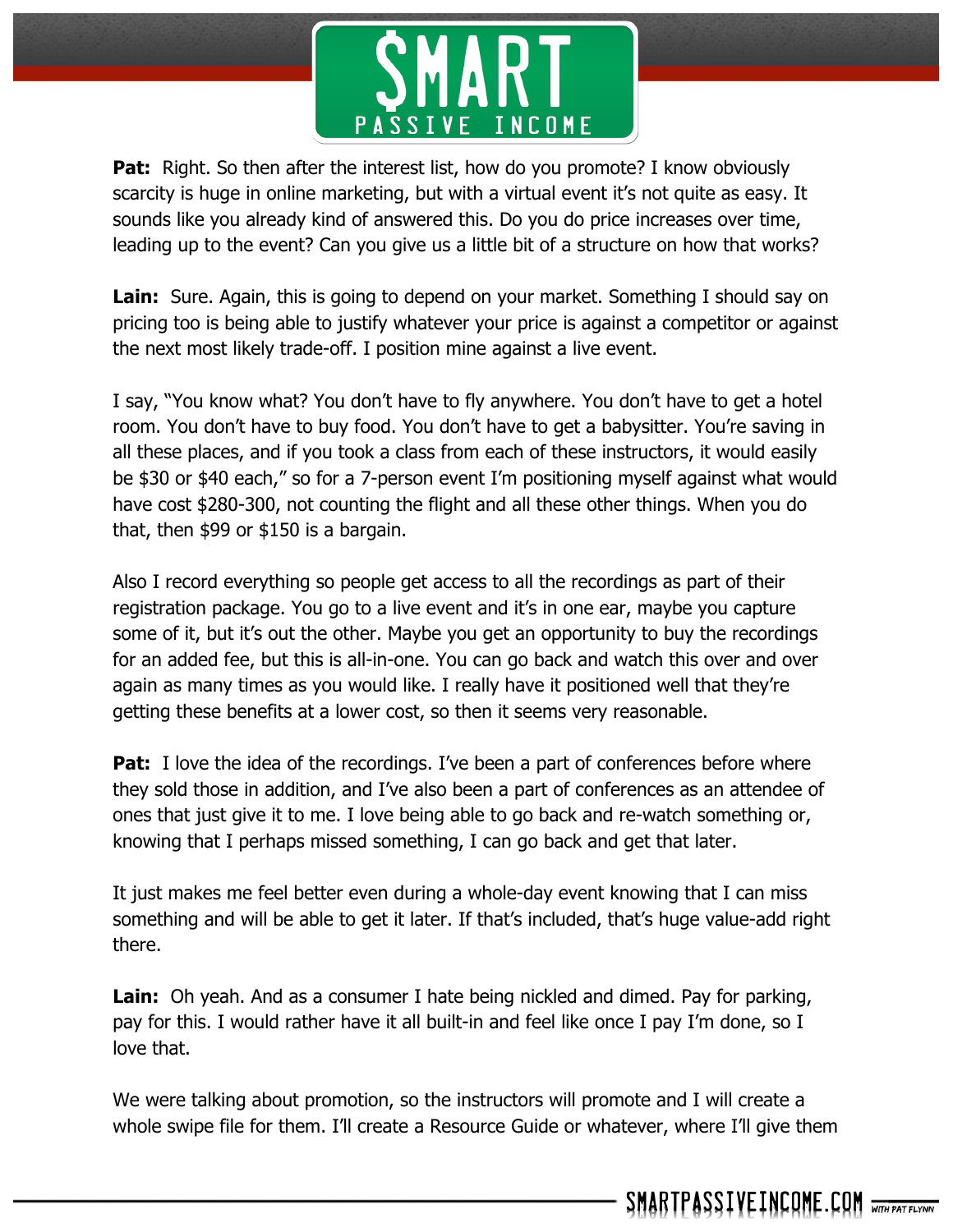

sample blog posts, I'll give them sample Facebook status updates, I'll give them sample tweets and say, "Just stick your affiliate code in here."

I also will send that out to my affiliates as well and say, "Here. This is going on. This is what we're doing and this is content for you to use to promote," so we'll do that.

For our last event in October I also did a series of chats on Spreecast. If people aren't familiar with that, it's basically like a Google Hangout, but a little more secure and structured, I guess you could say, and it's free for people to attend. They just need a Facebook login, and I would just do informal chats.

I would just say, "Hey, tell us about your class coming up. Tell us about the coolest thing that you have discovered about scrapbooking in the last year," just informal talks, content that might not be covered in their class but lets people get to know them. That was a lot of fun.

Then also last time we did an experiment. We did a Kindle book where I had each instructor write a little bit, just answering a series of questions about their class and about their scrapbooking style. This could easily translate over to any industry. It's like the questions, "Best business tip. If you had to start over with no money, what would you do?" It could be anything like that for any industry.

Then I just compiled them and we gave it away for a significant period of time in Kindle, and then it became like a \$.99 or \$1.99 ebook or something like that. That was different. That was something people hadn't seen in our industry before, so it got some interest there.

**Pat:** That's cool. In terms of your affiliates, what percentage of the ticket sales would you say come from affiliates?

**Lain:** Counting the instructors, I would say 75% maybe, so it's a good number, but there's also a significant number that are coming from me directly. It's going to depend on the event. This new event we're doing in January, I probably have a higher portion direct to me, but I would say it's well over half.

**Pat:** Then what program or programs are you using to help manage that, because I know that's a big question that a lot of people are going to have.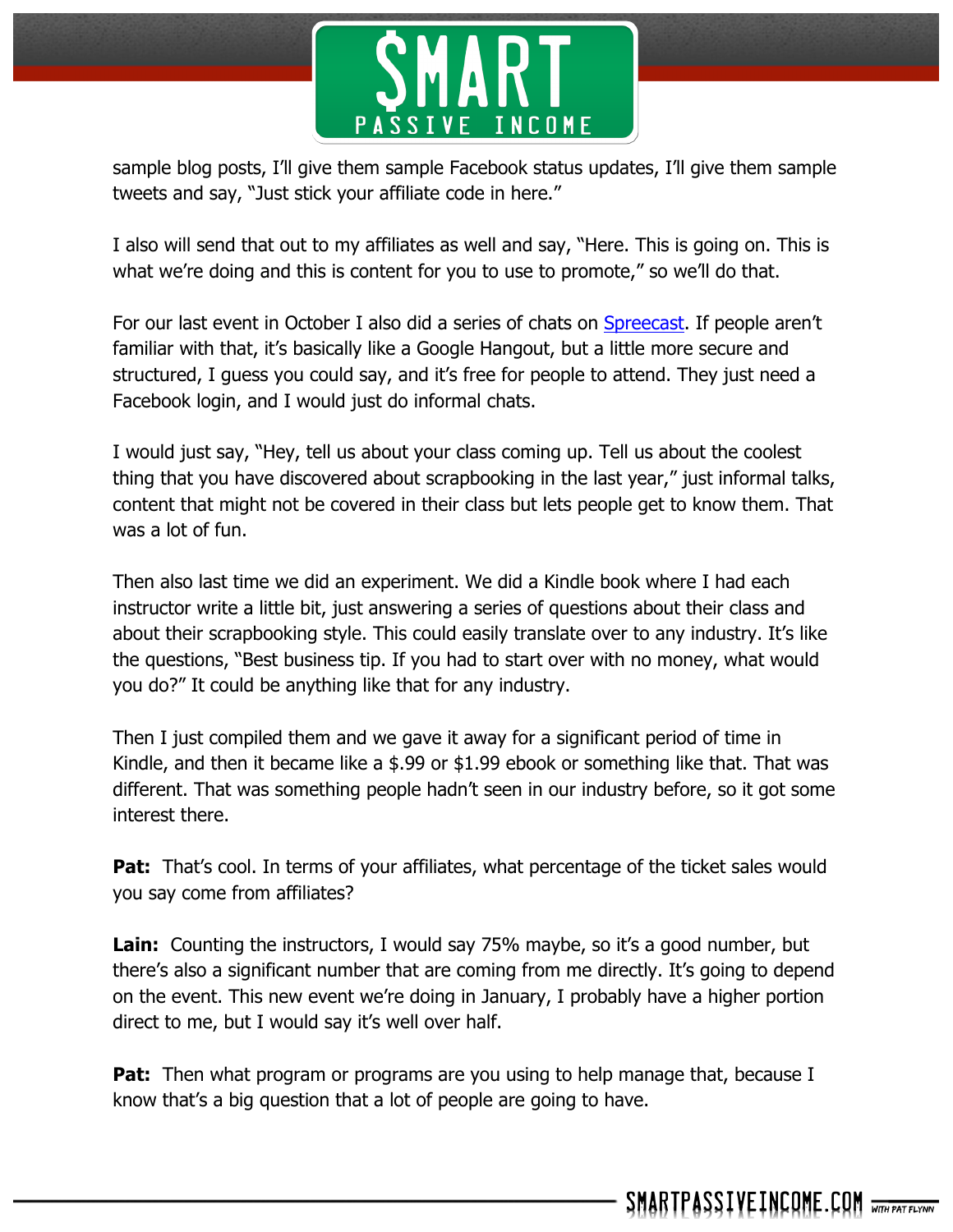

**Lain:** I'm in the middle of transitioning, but right now I'm using E-Junkie, which is great because it's very inexpensive for my end. My affiliates tell me it's not as easy for them to use so I'm looking at some other options now, because I would like to make it easier for them.

**Pat:** I can attest to that on both sides as well, because I've used E-Junkie for a while and now I'm getting familiar with Gumroad, and I know there's some other affiliatespecific programs you can use, some that are specific for WordPress.

Maybe in the future once you land on one that's good you can come back and I can just insert that in the show notes. There's something for everybody, and you can find one that works for you.

**Lain:** Yes, that would be great.

**Pat:** Chris and I are using Eventbrite to manage our program, and there are fees involved with that, but a lot of things are taken care of. You can have your affiliate program too. You can check out an Eventbrite page at 1DayBB.com/live. Have you used Eventbrite before or something like it?

**Lain:** I haven't and that's something I've been considering just because it handles certain tasks that then I wouldn't have to. My concern with it is that my scrapbooking audience isn't always on the forefront of technology, compared to internet marketers or online business owners.

If I'm already asking them to try this web room thing, I didn't want to put up too many barriers to entry, but I think Eventbrite is getting to the point now where it is more widespread, so people are comfortable with it. I just didn't want people not coming because there were too many technological hoops for them to jump through.

**Pat:** I'm really glad you said that that was the case for your audience. You should absolutely always know who your audience is and what kind of people they are and what they respond to as well, so that's really smart.

My final question here, unless you have anything else to add afterwards, Lain. This has just been amazing, and thank you again for sharing all this. Some people are going to build businesses in the next year using your model, and this is just going to change their lives. This is just so great, so thank you again.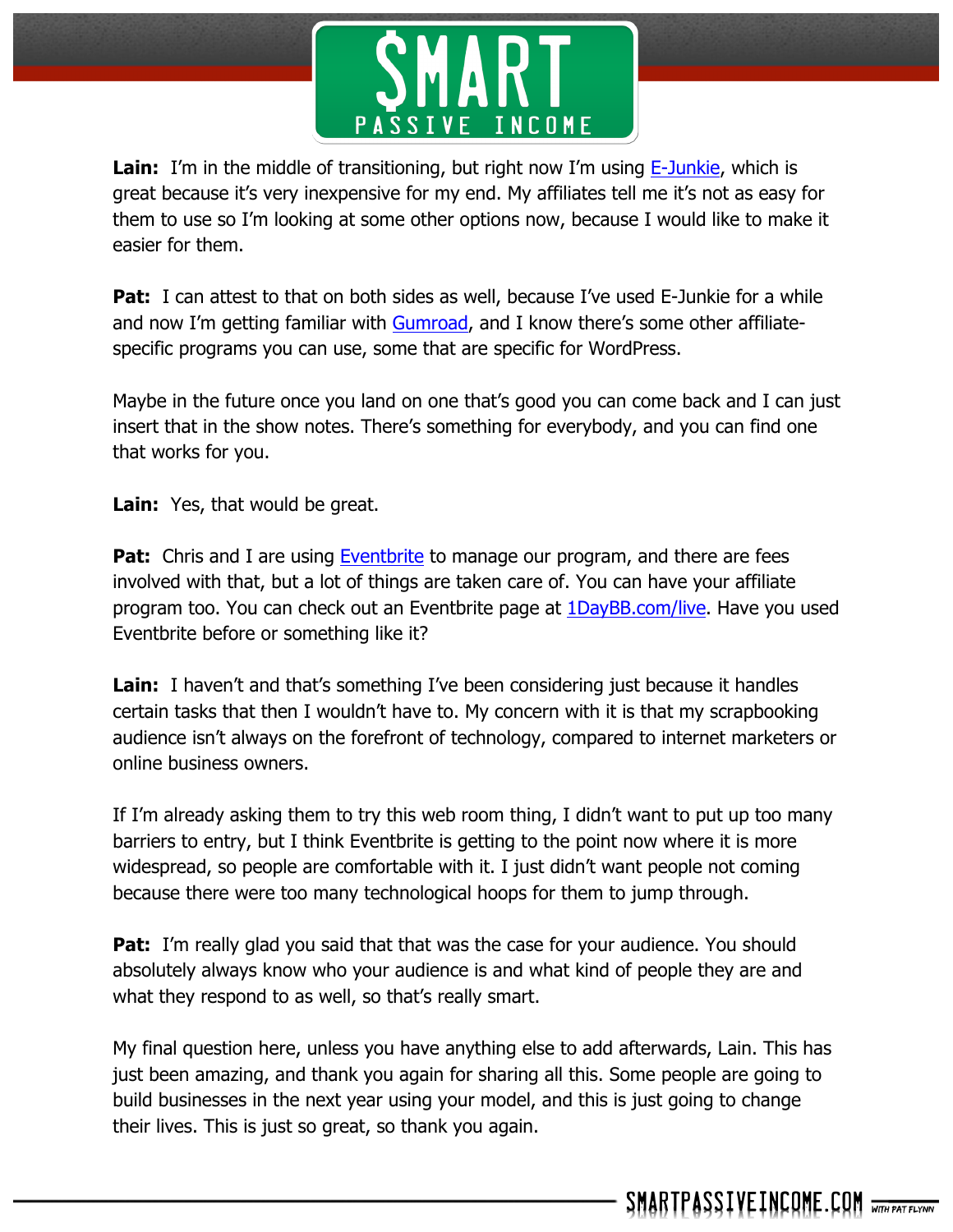

What are the biggest mistakes that people will make, so if they know, they can avoid them?

**Lain:** There's always going to be a technological glitch, either on the payment side, or your WordPress blog goes down the day you open up registration, or your email list disappears. There's always going to be something that goes wrong.

I remember the first event I did, and it was in April 2011, the first big one like this. I remember – and I'm not a cryer at all – but I was in tears because of the web room. I wasn't using Webex at that time. I was using this web room where they had sold me on these capabilities that didn't exist.

They said, "Oh yeah, we can handle…" and I was having people try to login and they were getting bumped back out, and it was horrible. It was horrible, and I didn't have a Plan B because it was the first one I'd done.

So just expect things to go wrong and expect to have a Plan B and a Plan C and a Plan D. At this point I always have 47 different ways to get the information out, to contact my audience, to run the event. I've always got a back-up for basically everything.

Just like if I were hosting this at the Hyatt, I'm there to solve those problems and I remind myself – this is one of those mantras – that I get paid for those hard times. The times when everything's going easy, I'm working for free. The time I'm earning my money is the time when everything's exploding and I have to problem-solve and have a calm head. That has helped me a lot over time.

**Pat:** Thank you for that. That's going to help me and Chris, too, and everybody else on here listening, so thank you for that Lain. Did we miss anything big?

**Lain:** I wanted to mention just two things. One is having staff in the room actively with you helping you out, because you're going to need links to certain things. You're going to mention something that you had no idea you were going to mention.

Maybe it's one of your products or something you're an affiliate for, and you don't want to have to be the one digging up that link. So have a VA or some kind of assistant or a friend who's there to help out with that kind of stuff. That's #1.

#2 is I used to teach at the events, as well as produce them. Now I almost exclusively am the host, and that's how I see my role, as the Mistress of Ceremonies. I'm greeting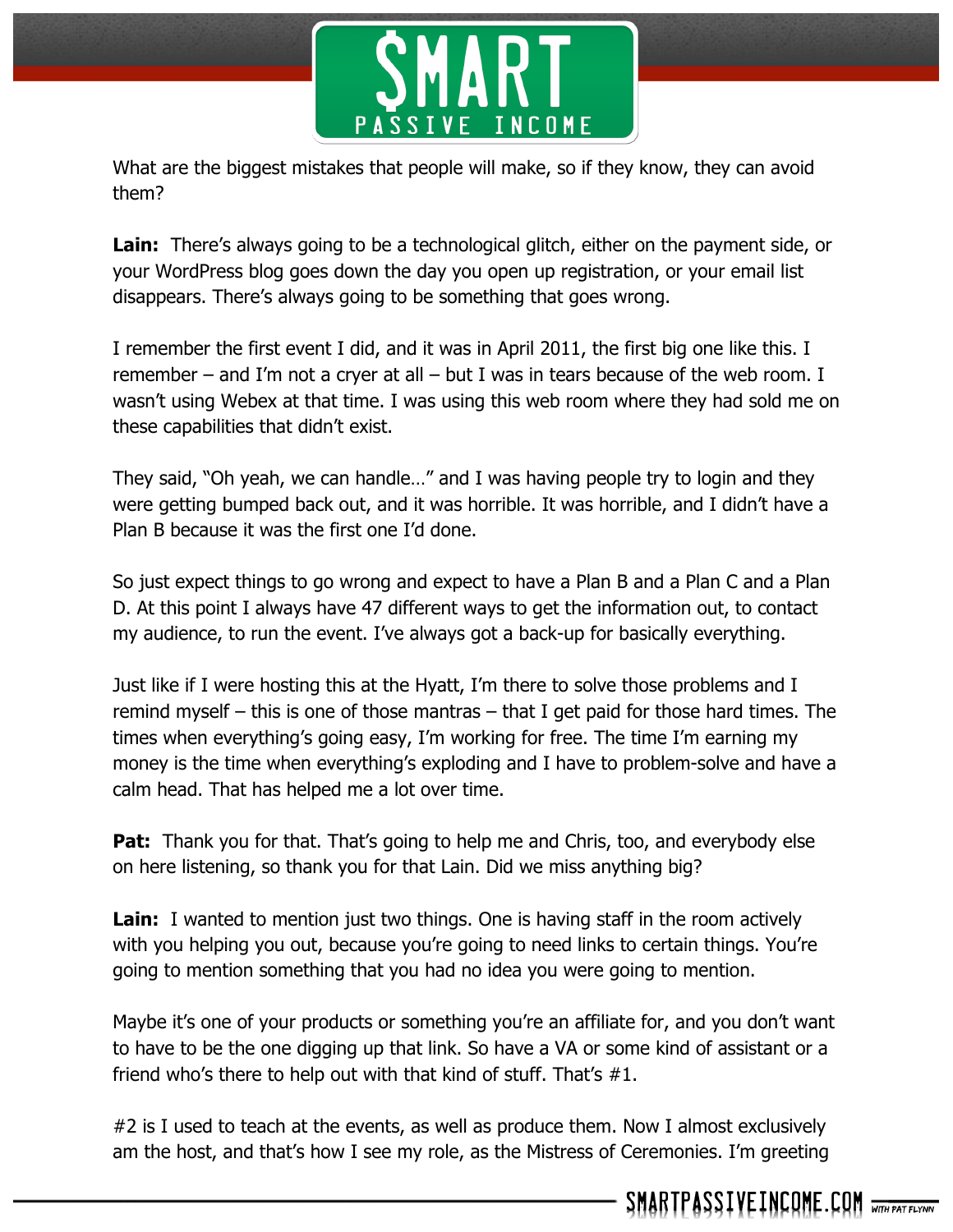

the people as they come in the room, and I'm welcoming the instructor, again playing that role between the instructor and the attendee, and making sure everybody's okay.

It's just like walking around freshening their drinks and things like that. I really take that role very seriously, and again, that's my value-add. People will tell me, "Oh my gosh, you just made it so comfortable and so fun. I felt so welcome," both on the instructor side and the student side. They feel confident even if something goes wrong because they know I'm there to handle it.

I'll tell them that up-front. I'll say, "You know what, we can't control technology. When it works it's great, we love it. If something goes wrong, trust me. We will make it right," and people believe that because I've shown it to them over and over, and they see my face. I'm a consistent presence throughout the whole event.

To me it was too much to try to teach and do that role at the same time, so I chose to take that role of the producer or the host instead.

**Pat:** Love it. That's a perfect way to end this, Lain. Thank you so much for all of your help and information. You said there were two things. Did we cover those two things?

Lain: Yes, just the staff, having somebody there to help you out, and then your role. Just choose your role, whatever you want that to be.

**Pat:** I just want to make sure we got it all, because this isn't like a little thing that you're just going to pull together tomorrow and then it'll be done. This is like a big deal, and I think we've covered a lot of the major points and even a lot of the smaller ones, too. I think people are well-equipped to move forward and do this for their brand and their community too, so thank you again, Lain, for all the help.

Where can people get more information about what you're up to?

**Lain:** They can find me a couple places. LayoutADay.com is the scrapbooking stuff. If you go over there it's all scrapbooking all the time, so don't expect to find any business stuff. So if you don't want scrapbooking, don't go there, but you can come to LainEhmann.com and that's where I have all my productivity, mindset, business coaching, personal coaching, that kind of stuff there, motivation and inspirational stuff.

Also if you have questions about this, people can always find me on Facebook at facebook.com/lainehmann. That's my personal page, and they can track me down there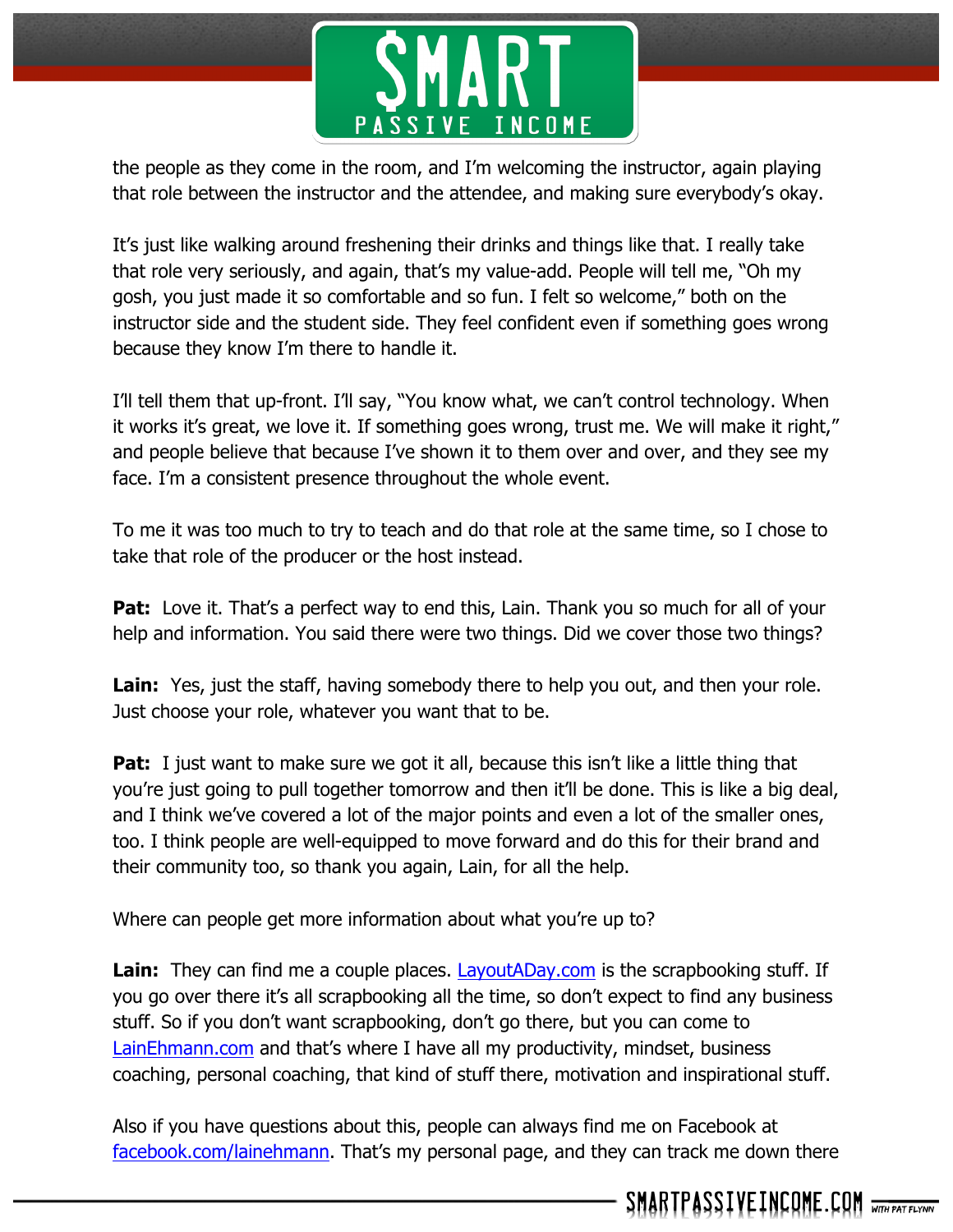

and I can refer them to whichever one of my other pages might be of most interest to them.

**Pat:** Awesome. Thank you for offering that. We'll have all the links in the show notes right after we hang up here.

Lain, thank you so much. I really appreciate your time, and all the best of luck to you. I can't wait to connect with you again, hopefully not in three years but before that, and just hear even more about the amazing things that you're up to.

**Lain:** Definitely. Thank you so much, Pat.

=====

**Pat:** I hope you enjoyed that episode with Lain Ehmann. Again, you can check her out at LayoutADay.com and also LainEhmann.com. You can also come back to the blog and the show notes to get all the links there. You can go to SmartPassiveIncome.com/session151.

Thank you, Lain. I know you listen to the show. You are amazing, as always. We always appreciate your help. It's just so inspiring. It's sort of like a joke in the internet world to say, "Oh, scrapbooking," or "You can make six figures with knitting" or whatever, but you're actually doing it, so well done. I'm just so inspired, and I know everybody else is too, especially for this idea of putting on a virtual event.

If any of you out there listening to this and are inspired, head on over to SmartPassiveIncome.com/session151. I want to hear what your plans are. Do you think you're going to start a virtual conference of some sort? Check it out, because all the links are there to help you get started.

Before we finish up, I want to thank today's sponsors. First is 99Designs.com, an amazing site that I've used before. If you have any sort of design needs for your business – and if you're online, of course you need design work done – go to 99Designs.com for whatever it is you need.

You type in your description, adjust a few settings here and there on what you're looking to get, and then what happens is designers from around the world will compete to deliver their best logo or tshirt or design for a website, landing page, or whatever for you, and you get to pick the one you like best.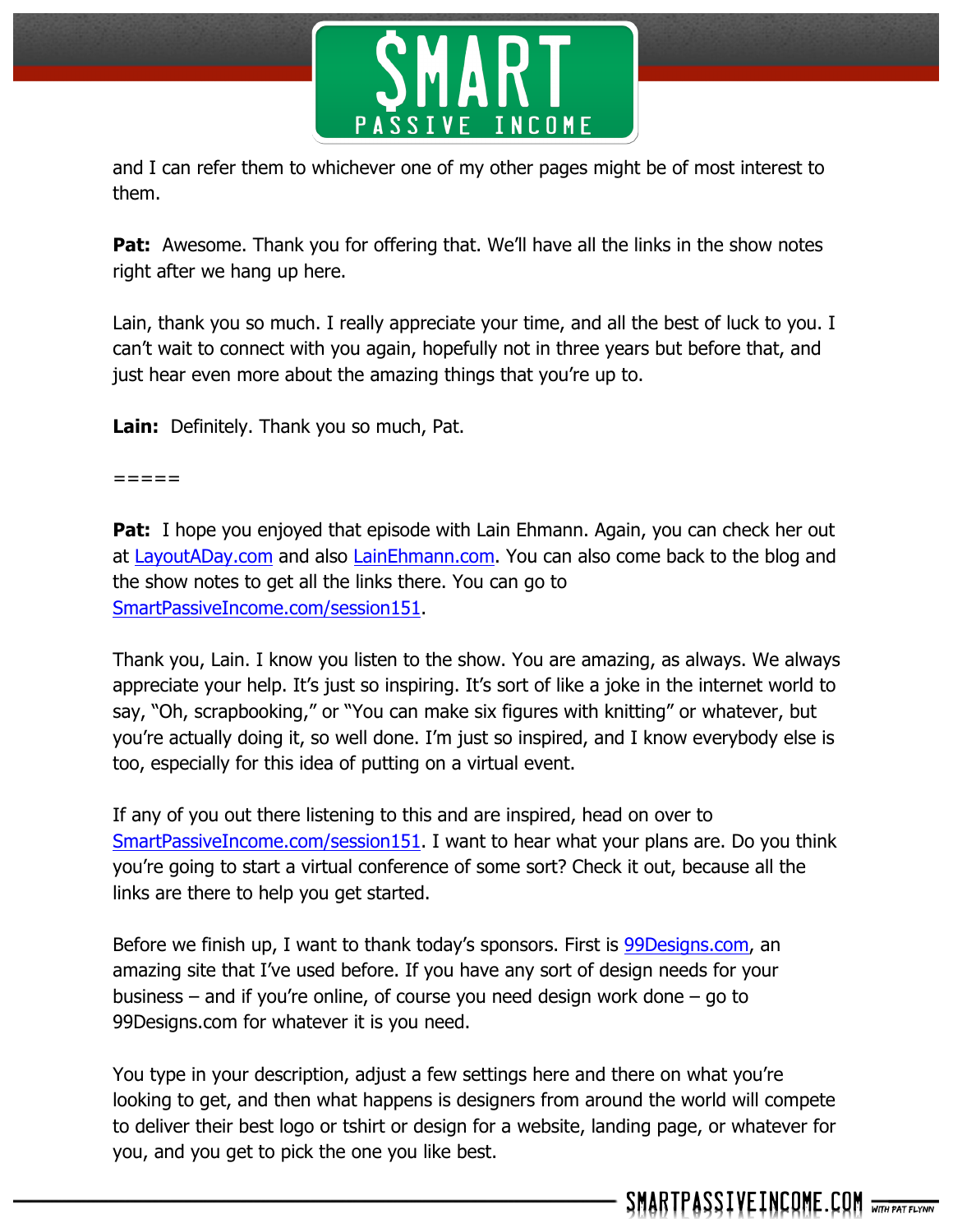

Unless you are fully satisfied, they always offer that money back at 99 Designs. It's so cool. It's satisfaction guaranteed, and you can get this turned around within 7 days and you get to select from a whole bunch. I've used it before in the past, and I know a lot other people do.

If you go to 99Designs.com/spi and sign up there, that will give you \$99 towards your next design project, which will get you access to a few more designers and a few other goodies. Again that's 99Designs.com/spi.

I also want to thank Audiobooks.com. They were actually the first sponsor ever of the Smart Passive Income podcast back in the 90's – not the 1990s, but the 90's in the episodes. They believed in the show and they were the first one to prove that it was totally worth it to have these spots here at the end to help pay for the show and to help pay for the people who put together the show, so thank you, Audiobooks.com, and they're back to sponsor.

If you go to Audiobooks.com/spi, they have a really cool deal for you, actually. You'll get to download my book, Let Go, a bestseller on Amazon, the audio book of that for free. You'll get that plus an additional credit to download any other book that you'd like. The first audio book is on them, so if you like the service you could enjoy a new book every month after that.

You also get to choose from more than 50,000 titles, including top-rated business books written by leaders and innovators in the field. They have a smart phone and tablet app that will help you with all that good stuff.

Again, go to Audiobooks.com/spi and you'll get that special deal. It's only available here. You can only download the audio book for free here, which is really cool.

Thank you, guys. I appreciate your time. The show notes are at SmartPassiveIncome.com/session151. Let me know what you think of the show. I appreciate you guys. Thank you, and I'll see you in the next episode. Peace.

**Outro:** Thanks for listening to the Smart Passive Income podcast at www.SmartPassiveIncome.com.